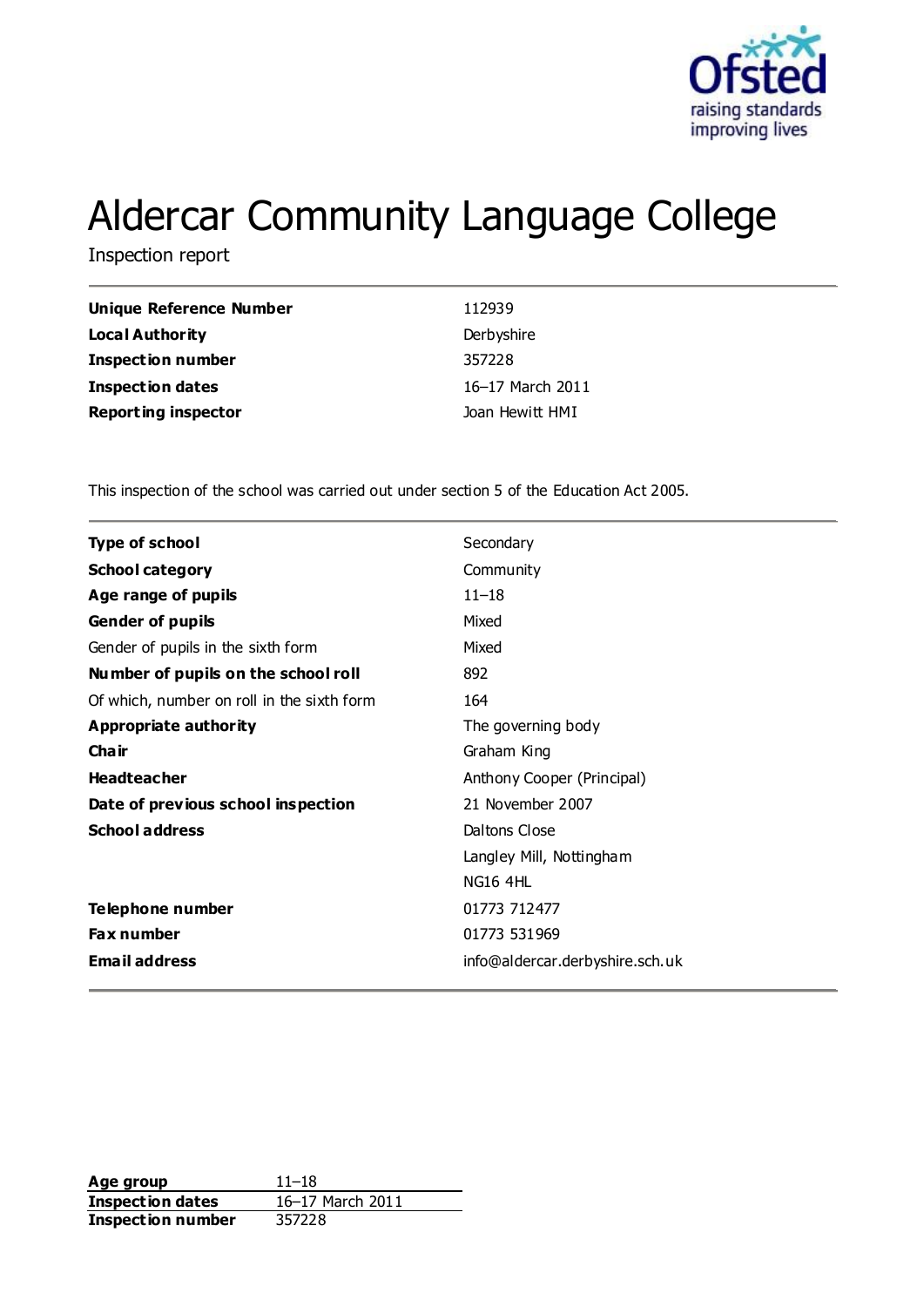The Office for Standards in Education, Children's Services and Skills (Ofsted) regulates and inspects to achieve excellence in the care of children and young people, and in education and skills for learners of all ages. It regulates and inspects childcare and children's social care, and inspects the Children and Family Court Advisory Support Service (Cafcass), schools, colleges, initial teacher training, work-based learning and skills training, adult and community learning, and education and training in prisons and other secure establishments. It assesses council children's services, and inspects services for looked after children, safeguarding and child protection.

Further copies of this report are obtainable from the school. Under the Education Act 2005, the school must provide a copy of this report free of charge to certain categories of people. A charge not exceeding the full cost of reproduction may be made for any other copies supplied.

If you would like a copy of this document in a different format, such as large print or Braille, please telephone 0300 123 4234, or email **[enquiries@ofsted.gov.uk](mailto:enquiries@ofsted.gov.uk)**.

You may copy all or parts of this document for non-commercial educational purposes, as long as you give details of the source and date of publication and do not alter the documentation in any way.

To receive regular email alerts about new publications, including survey reports and school inspection reports, please visit our website and go to 'Subscribe'.

Royal Exchange Buildings St Ann's Square Manchester M2 7LA T: 0300 123 4234 Textphone: 0161 618 8524 E: **[enquiries@ofsted.gov.uk](mailto:enquiries@ofsted.gov.uk)**

W: **[www.ofsted.gov.uk](http://www.ofsted.gov.uk/)**

© Crown copyright 2011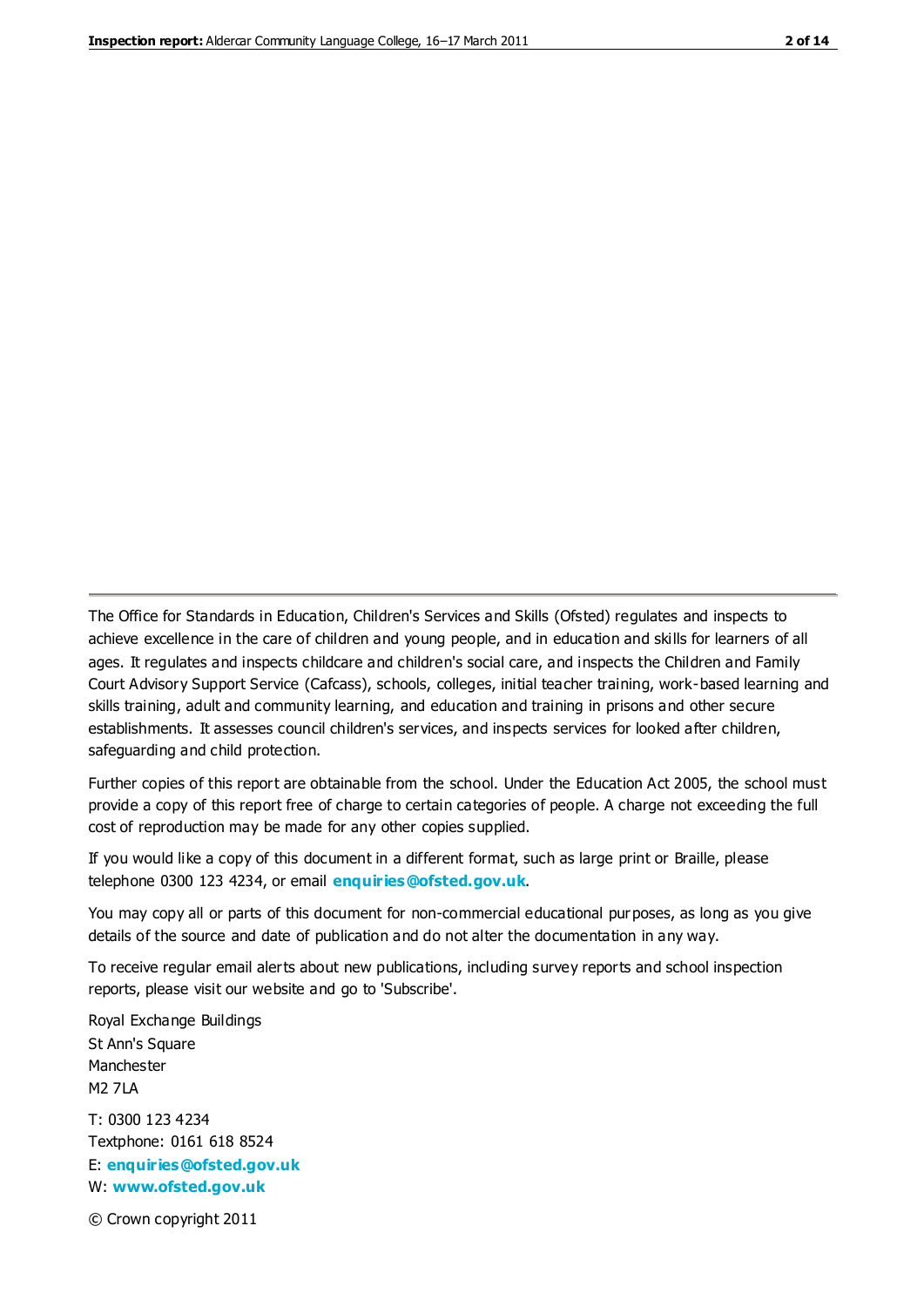# **Introduction**

This inspection was carried out by one of Her Majesty's Inspectors and four additional inspectors. One inspector focused on safeguarding for half a day. Inspectors observed 43 teachers in 44 lessons. Two inspectors also conducted a series of brief lesson visits. One was focused on the engagement of boys and the other on the quality of learning in the sixth form. Meetings were held with groups of staff, students and the Chair of the Governing Body. One inspector had a telephone converstation with the college's School Improvement Partner. They observed the school's work, and looked at the school's development plan, data and analysis, policies, the school's monitoring records and the minutes of the governing body meetings. They considered the responses to questionnaires from 119 parents and carers, 128 students and 43 members of staff.

The inspection team reviewed many aspects of the school's work. It looked in detail at a number of key areas.

- $\blacksquare$  How effective have leaders and managers been in ensuring progress is satisfactory or better across all subjects, especially English, mathematics and specialist subjects?
- $\blacksquare$  Is teaching consistently meeting the needs of all groups of students, particularly those known to be eligible for free school meals, students with special educational needs and/or disabilities and more-able boys, so that they all make satisfactory or better progress?
- $\blacksquare$  How effectively is the curriculum provision securing satisfactory or better outcomes for all groups of students?
- Do leaders effectively monitor and accurately evaluate the school's performance and use this evaluation to secure clear and sustained improvement?
- How effective have leaders and managers been in ensuring satisfactory or better outcomes for students in the sixth form?

# **Information about the school**

Aldercar Community Language College is an average sized secondary school. It gained specialist status in languages in September 2001, applied learning in December 2005 and a further specialism in science in September 2009. Aldercar manages a specially resourced provision for special educational needs for 11 deaf students and 12 physically disabled students. Most students join the college from local primary schools. Almost all students are of White British heritage although other ethnic groups are represented. The proportion of students who speak English as an additional language is below that found nationally and all speak English fluently. The percentage of students known to be eligible for free school meals is average. The proportion of students with special educational needs and/or disabilities is above that found nationally and the proportion with a statement of special educational needs is average. Since the previous inspection the college has opened a sixth form. It holds Healthy Schools Status.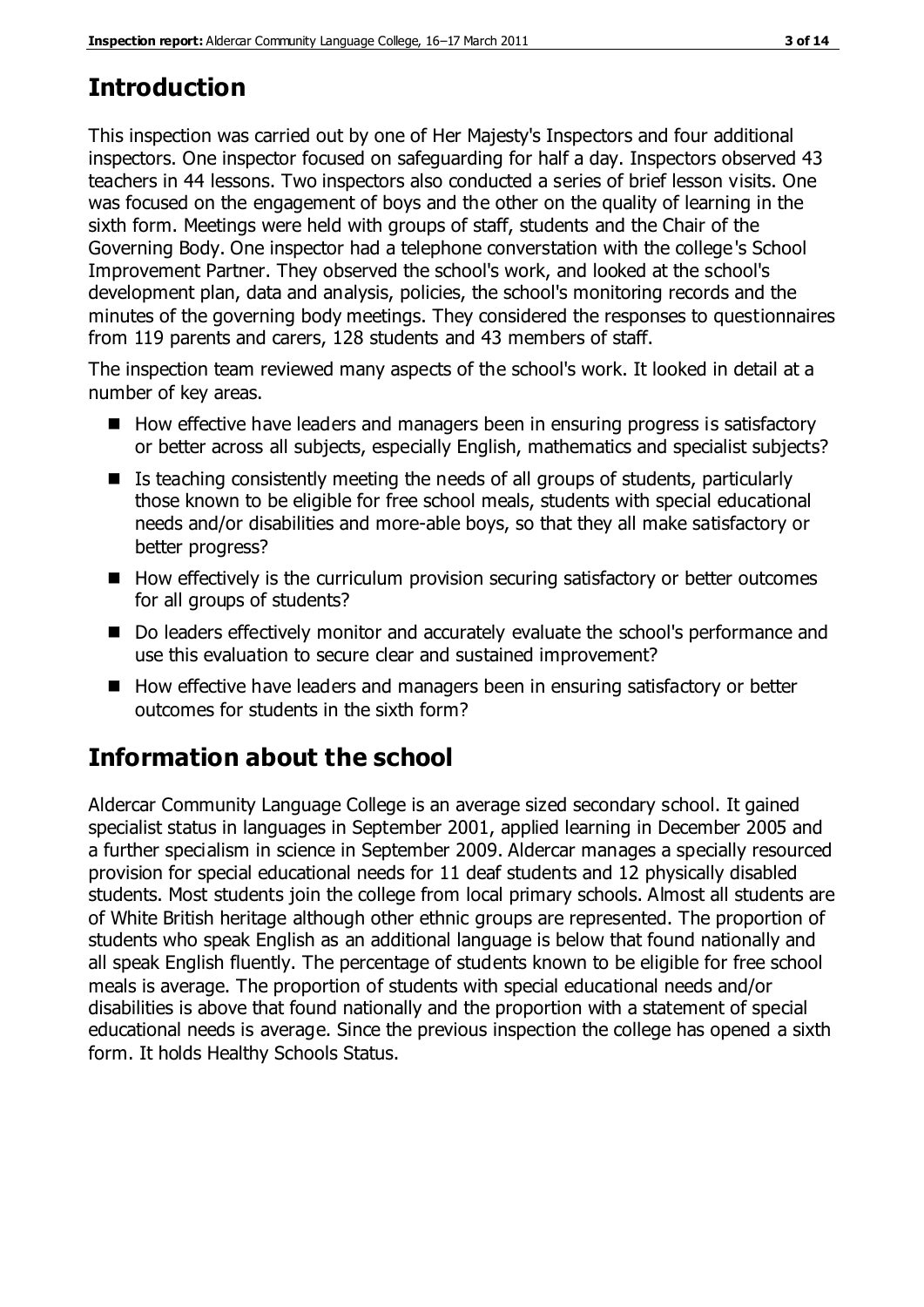### **Inspection judgements**

| Overall effectiveness: how good is the school?  |  |
|-------------------------------------------------|--|
| The school's capacity for sustained improvement |  |

### **Main findings**

Students feel safe and happy in this satisfactory school. There are many strengths in the college including students' good behaviour and positive attitudes to learning. One reason for these strong outcomes is the warm and trusting relationships students have with their teachers and other staff in the college. The college is fully inclusive and students with special educational needs and/or disabilities, including deaf students and those with physical disabilities, are active members of the college and make sound progress.

The college's commitment to working with the local community is exceptional and this is demonstrated clearly in students' excellent involvement in a variety of local projects. The college's work on promoting community cohesion is also outstanding. This is due in part to the impact of the college's specialist subjects, especially languages.

Students make satisfactory progress overall and there are signs that this is improving, especially in Key Stage 4. The large majority of students in Year 11 are on track to gain five A\* to C grades at GCSE. Progress is particularly strong for students taking applied subjects. There are clear signs that progress is becoming more consistent across all subjects areas. For example, progress in English has been significantly below expectations over the past few years and this has improved this year. Progress in mathematics has also steadily improved. The progress made by more-able boys and students who are known to be eligible for free school meals is satisfactory.

Students are keen to learn and respond enthusiastically when they are given opportunities to engage in active learning tasks. There is a significant amount of good and better teaching which is supporting the improvements in progress. Where teaching is not as strong, weaker areas are to do with questioning and with matching work to students' abilities. The college's specialism in applied learning has had a marked impact in improving the curriculum, especially in Key Stage 4 and in the sixth form. There are a range of exciting courses for students to choose in both traditional A and AS level subjects and more applied vocational subjects. The progress they make in applied subjects is good and often outstanding. The specialism in science is developing well and improving progress steadily.

The relatively new sixth form is providing a good range of experiences for a wide range of students including students with special educational needs and/or disabilities, including deaf students and those with physical disabilities. The leadership and provision of the inclusion unit is good.

Leaders and managers track progress of individual students well. In Key Stage 4 the college tracks the progress of different groups of students and takes effective steps where there is under-achievement. This is not as strong in Key Stage 3 and senior leaders do not have a precise understanding of the progress made by different groups of students.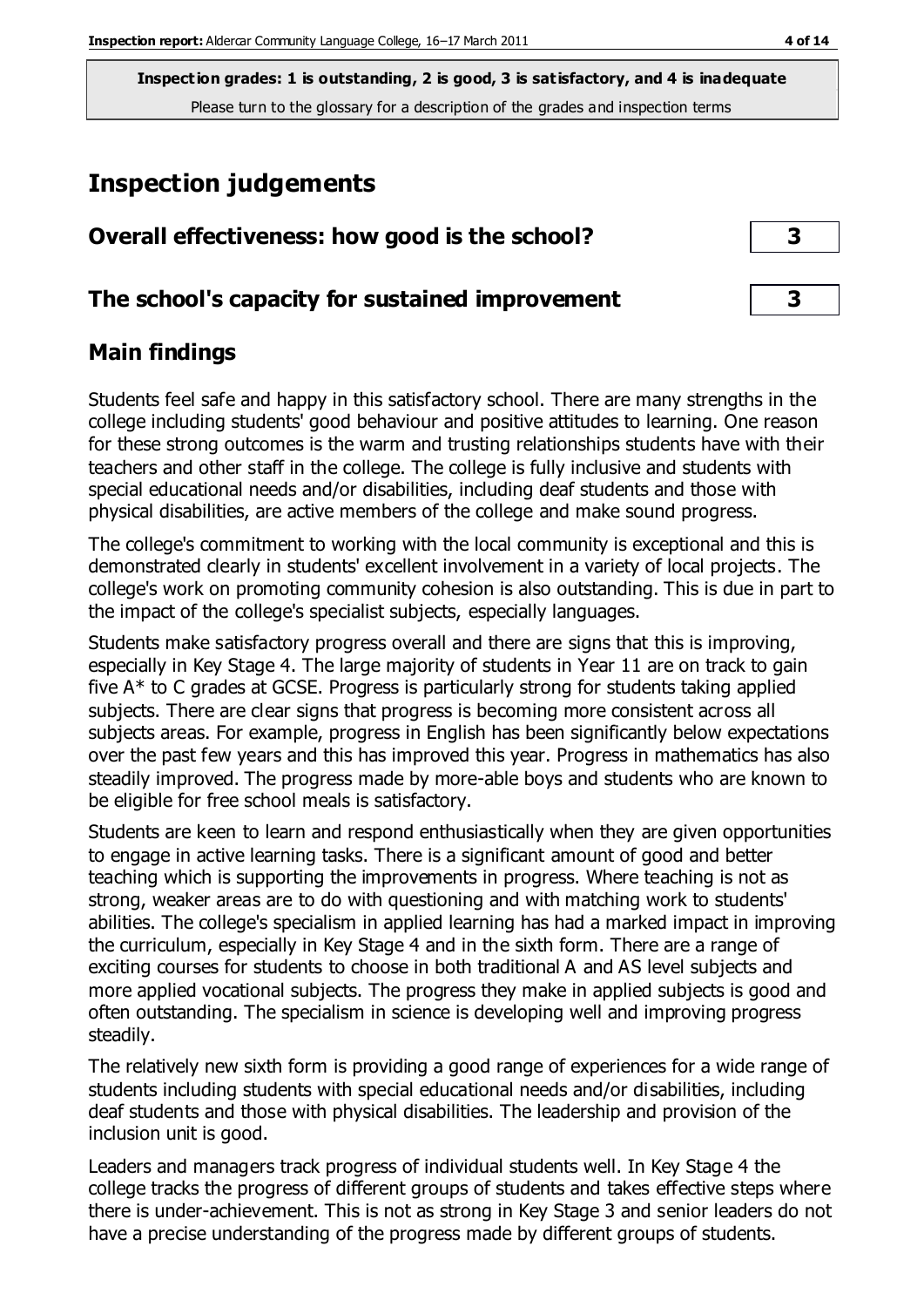Consequently, evaluations of the quality of the college's work are sometimes too generous. The college has a sound system to monitor lessons and students' work and this involves middle as well as senior leaders. Leaders and managers have demonstrated their satisfactory capacity to sustain improvements in their success in improving boys' progress and in the improvements to the curriculum.

Up to 40% of the schools whose overall effectiveness is judged satisfactory may receive a monitoring visit by an Ofsted inspector before their next section 5 inspection.

### **What does the school need to do to improve further?**

- Ensure progress is consistently good or better across all subjects and year groups by:
	- ensuring teachers consistently use high quality questioning skills to promote students deeper thinking and help them to offer extended answers
	- ensuring teachers consistently use assessment data to plan to meet the needs of individuals and groups of students.
- $\blacksquare$  Improve the accuracy of the college's evaluations by:
	- $-$  ensuring all leaders have a precise understanding about the progress made by different groups of students in all year groups
	- building on the good practice established in Key Stage 4.

### **Outcomes for individuals and groups of pupils 3**

Students enter the college with attainment that is broadly average. This fluctuates and in some year groups, they are below average. By the time they leave in Year 11 the large majority of students gain five A\* to C grades at GCSE. Students make good and sometimes outstanding progress in the college's specialist subjects. This is especially true in applied subjects. There are no significant differences in progress of different groups of students. Those with special educational needs and/or disabilities make satisfactory progress because they are enabled to engage in lessons by the well-led inclusion unit.

Learning in over half the lessons seen by inspectors was good but a significant proportion was satisfactory. Students have good attitudes to learning, they listen carefully and produce work at a steady rate. They answer questions when they are prompted to do so. In good lessons, teachers' skilful questioning encourages students to think deeply about their work and offer extended answers. This is not consistent and in some lesson students lack confidence in offering more than one or two word answers. Students respond well to practical activities and they learn at a good rate in lessons that allow them to work collaboratively and acquire practical skills.

Students have a good awareness of how to lead a healthy lifestyle and generally choose healthy options from the canteen. Deaf students and those with physical disabilities adopt good approaches to their personal health and well-being. Attendance is in line with the national average and the numbers of students who struggle to attend college regularly is reducing steadily. Students are well prepared for their future because of the good quality guidance they receive. The skills and self-discipline they acquire through applied subjects prepare them very well for the world of work. Consequently, almost all students secure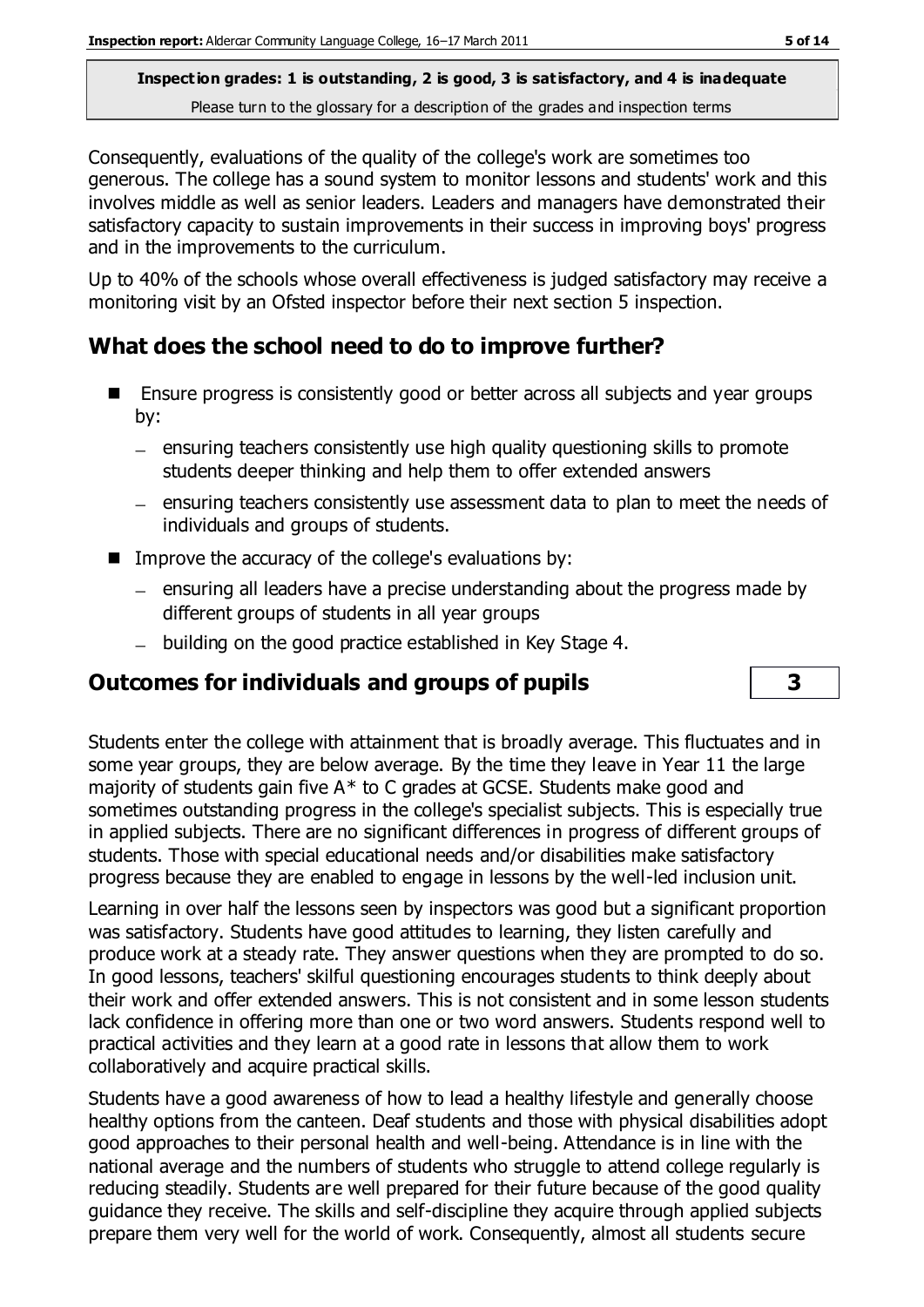# **Inspection grades: 1 is outstanding, 2 is good, 3 is satisfactory, and 4 is inadequate**

Please turn to the glossary for a description of the grades and inspection terms

employment, further education or training by the end of Year 11. Students socialise well together and they have a well-developed sense of right and wrong. The opportunities offered to them through languages, humanities and science secure their good spiritual and cultural development.

These are the grades for pupils' outcomes

| Pupils' achievement and the extent to which they enjoy their learning                                                     | 3              |
|---------------------------------------------------------------------------------------------------------------------------|----------------|
| Taking into account:<br>Pupils' attainment <sup>1</sup>                                                                   | 3              |
| The quality of pupils' learning and their progress                                                                        | 3              |
| The quality of learning for pupils with special educational needs and/or disabilities<br>and their progress               | 3              |
| The extent to which pupils feel safe                                                                                      | $\overline{2}$ |
| Pupils' behaviour                                                                                                         | 2              |
| The extent to which pupils adopt healthy lifestyles                                                                       | $\overline{2}$ |
| The extent to which pupils contribute to the school and wider community                                                   | 1              |
| The extent to which pupils develop workplace and other skills that will contribute to<br>their future economic well-being | 2              |
| Taking into account:<br>Pupils' attendance <sup>1</sup>                                                                   | 3              |
| The extent of pupils' spiritual, moral, social and cultural development                                                   | 2              |

<sup>1</sup> The grades for attainment and attendance are: 1 is high; 2 is above average; 3 is broadly average; and 4 is low

### **How effective is the provision?**

Teachers make a consistent effort to make lessons fun and learning proceeds at a steady pace. There is a core of good and outstanding teaching. In satisfactory lessons, teachers have sound subject knowledge and ensure students are generally engaged with their work. They identify students needing extra support but too often they do not plan how they will meet those needs. Consequently some students lack confidence and do not make as much progress as they could. Students have warm relationships with their teachers and so students' behaviour and attitudes to learning are good. Some teachers are very skilled in planning probing questions, which promotes high quality dialogue about the learning. For example, in an outstanding mathematics lesson, the teachers' skilful questioning helped Year 11 students work out solutions for complex problems. However, this level of skill is not consistent and in many lessons teachers give answers too readily, consequently the challenge for students is not sufficient to promote good progress.

The college has an effective curriculum and students benefit from an individualised approach. The college has responded to students' poor literacy skills when they arrive in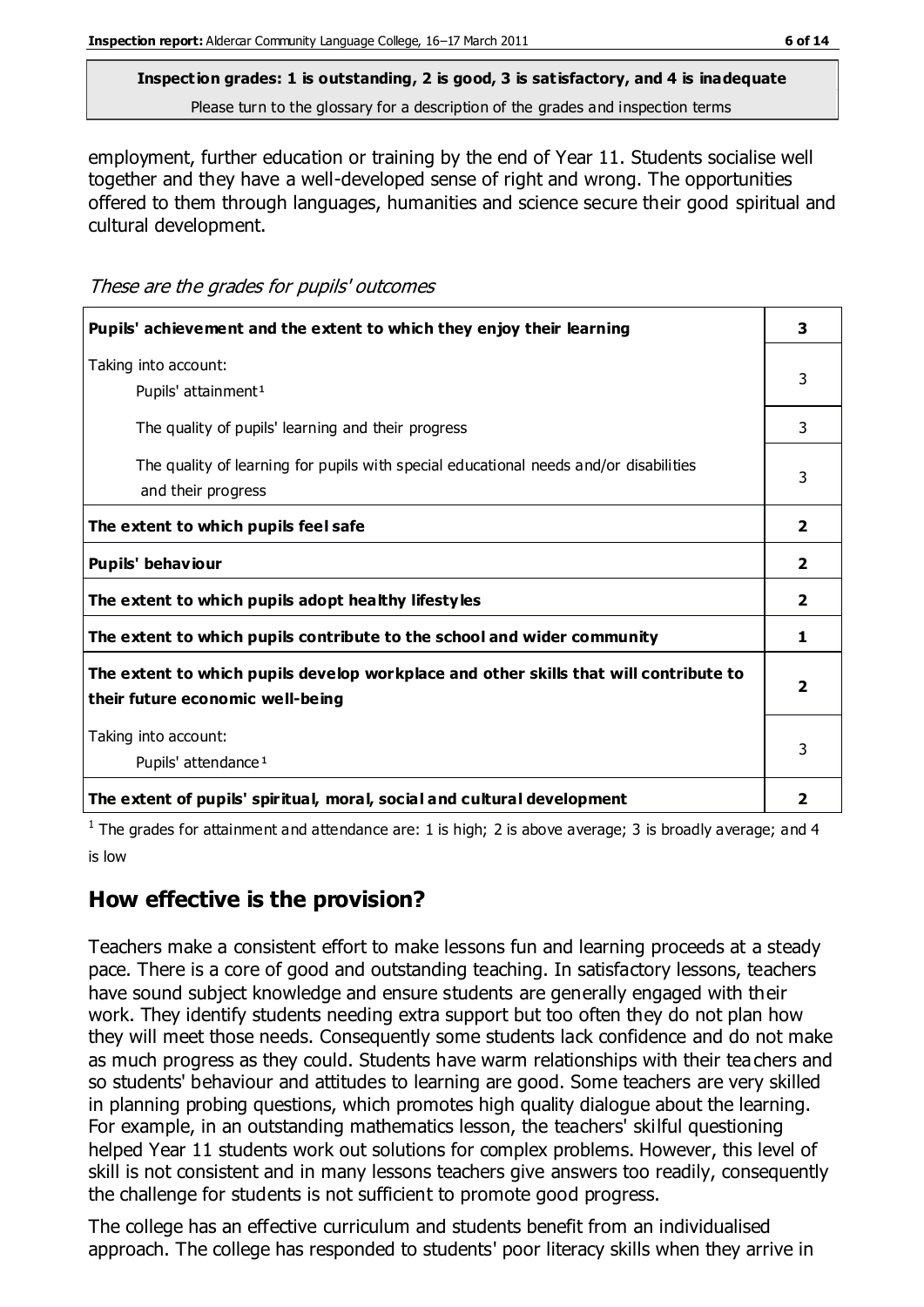Year 7 by providing an effective basic skills course. This has resulted in good improvements to students' spelling and reading. In Key Stage 4 all students follow an applied learning course and the college's specialism in languages has enhanced the variety of courses available. Students have responded well to the practical nature of these courses and results in these subjects demonstrate good and often outstanding progress.

Students, and parents and carers are confident in the good quality support offered to students. Particular care is taken in supporting students whose circumstances make them vulnerable. Adults often go the extra mile in providing tailored help in overcoming barriers. There are good arrangements to support students at key times such as when they first join in Year 7 and when they choose courses for Key Stage 4. The support for deaf students and those with physical disabilities is thoughtful and well planned. For example medical visits are conducted on the college site to avoid the need for absence.

These are the grades for the quality of provision

| The quality of teaching                                                                                    |  |
|------------------------------------------------------------------------------------------------------------|--|
| Taking into account:<br>The use of assessment to support learning                                          |  |
| The extent to which the curriculum meets pupils' needs, including, where relevant,<br>through partnerships |  |
| The effectiveness of care, guidance and support                                                            |  |

### **How effective are leadership and management?**

The college has a well-developed system for tracking the progress of individual students. This has enabled middle and senior leaders to take effective action when a student is at risk of under-achieving. In Key Stage 4, senior leaders rigorously track the progress different groups of students make. They have been successful in improving boys' achievement as a result of this analysis. Systems for analysing the progress different groups make in Key Stage 3 are under-developed and senior leaders do not have a precise understanding of the different rates of progress for different groups.

Students with special educational needs and/or disabilities enjoy the same opportunities as other students and make equally sound progress. The college has a good level of commitment to ensuring all students make the most of the opportunities available to them. This can be seen in students' aspirations to succeed as demonstrated by the high number who go on to the sixth form or secure other training or employment.

Senior and middle leaders have sound roles in evaluating the work of the college. Sometimes their evaluations are over-generous and the college's evaluation of the quality of teaching and achievement was higher than that of inspectors. There is a systematic approach to observing lessons and this has been successful in ensuring that inadequate teaching is tackled robustly. Leaders have also been successful in improving some satisfactory teaching but this focus is not rigorous enough to raise teaching to good across the college.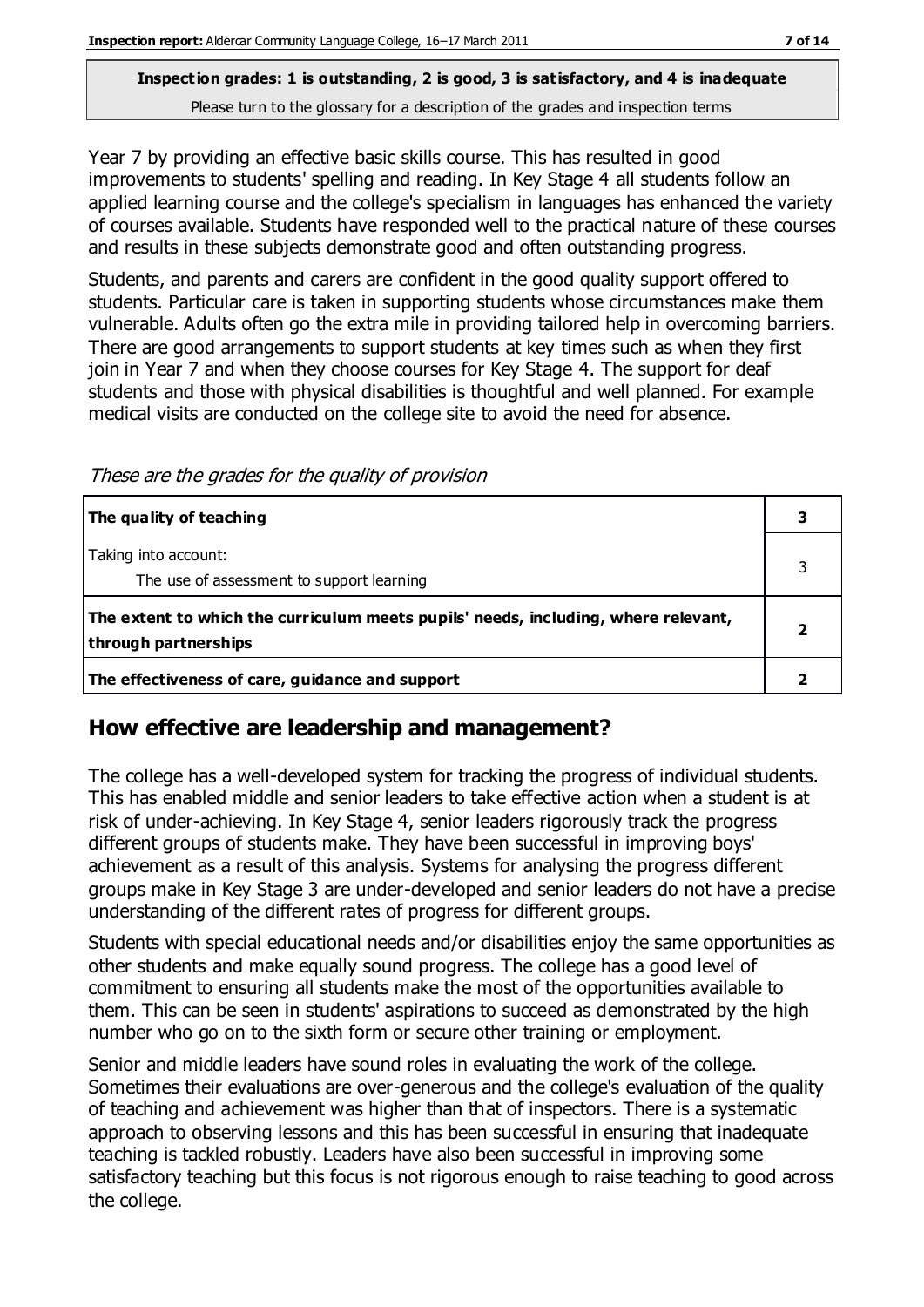The governing body fulfils its role well and it offers a good level of support and challenge to the college. Members of the governing body visit departments regularly so that they have a good understanding of the work of the college. They have developed effective methods of gathering the views of parents and carers.

Safeguarding arrangements are robust and the evaluations of these arrangements are strong. Training for staff and governors is rigorous and well-planned.

A particular strength of the college lies in its outstanding work to promote community cohesion. The impact of the college's specialisms is a key element here. The college works effectively with partners to engage all groups of students in community projects both locally and internationally. For example a group of students, including deaf students and some with physical disabilities, worked with a wide range of local groups, including the police and a retirement home, to produce a banner promoting the local area.

These are the grades for leadership and management

| The effectiveness of leadership and management in embedding ambition and driving<br><i>improvement</i>                                                           | 3                       |
|------------------------------------------------------------------------------------------------------------------------------------------------------------------|-------------------------|
| Taking into account:<br>The leadership and management of teaching and learning                                                                                   | 3                       |
| The effectiveness of the governing body in challenging and supporting the<br>school so that weaknesses are tackled decisively and statutory responsibilities met | $\overline{\mathbf{2}}$ |
| The effectiveness of the school's engagement with parents and carers                                                                                             | $\overline{2}$          |
| The effectiveness of partnerships in promoting learning and well-being                                                                                           | $\mathbf{2}$            |
| The effectiveness with which the school promotes equality of opportunity and tackles<br>discrimination                                                           | $\overline{\mathbf{2}}$ |
| The effectiveness of safeguarding procedures                                                                                                                     | $\mathbf{2}$            |
| The effectiveness with which the school promotes community cohesion                                                                                              | 1                       |
| The effectiveness with which the school deploys resources to achieve value for money                                                                             | 3                       |

# **Sixth form**

The progress students make is good overall and is outstanding in some of the applied learning courses. This good progress is supported by an inclusive curriculum offer. It builds on students' success in applied subjects in the main school so that they can take subjects such as hair and beauty and engineering. Students also benefit from good links with industry and this enhances their career opportunities. Last year all students who applied for higher education courses gained places on their chosen course. The range of pathways also supports students with special educational needs and/or disabilities in making good progress. Teaching is good because students respond well to the practical approaches to learning in both academic and vocational subjects.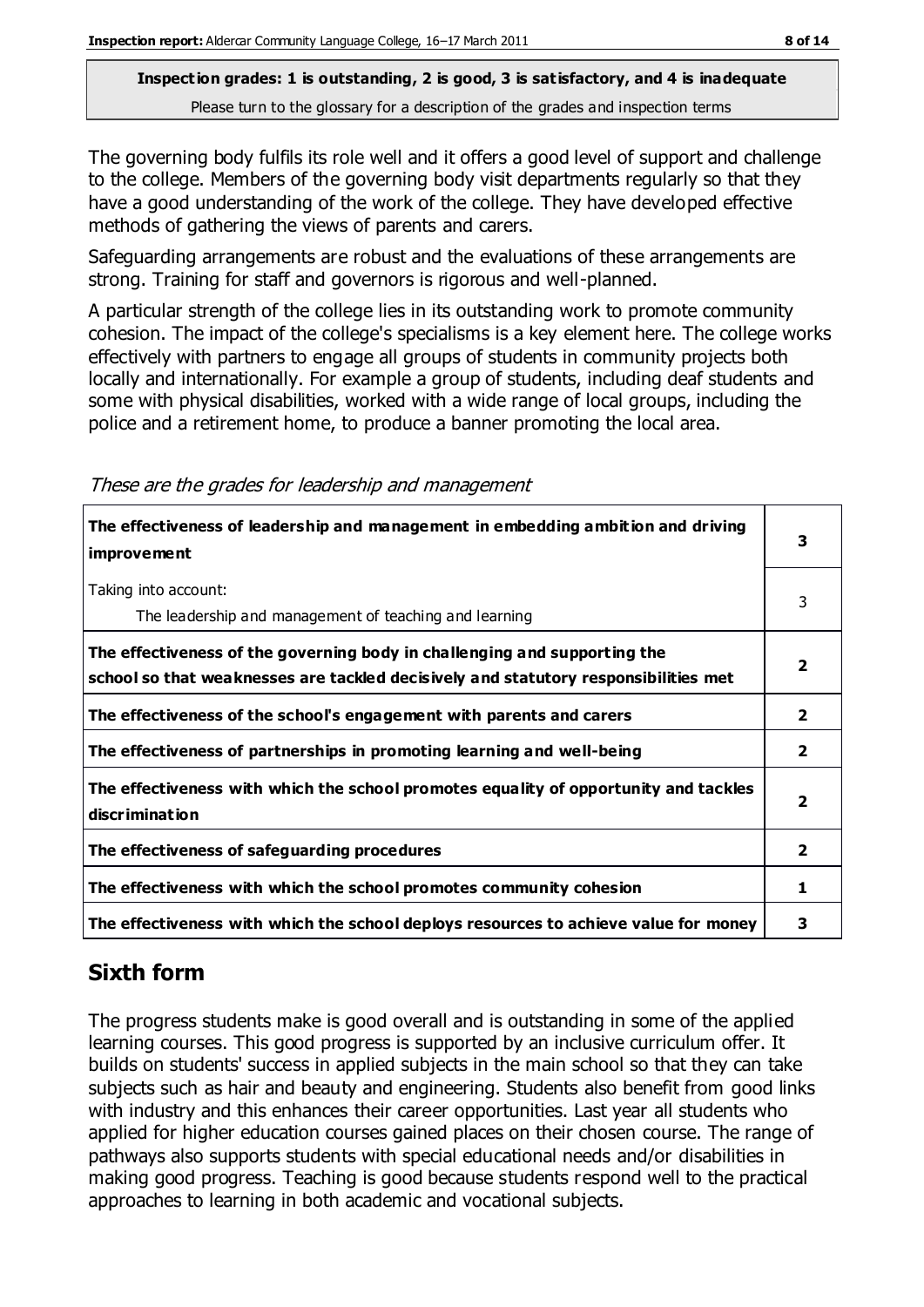Overall, students feel valued and well-supported. They speak warmly of the support they get from the learning manager. There is a positive ethos and students take their responsibilities to younger students seriously. For example, one group are working effectively with younger students to promote their awareness of how to deal with cyberbullying.

Leaders have been successful in establishing good quality provision that meets the needs and aspirations of students. The good results and tailored curriculum is attracting increasing numbers of students from other schools.

These are the grades for the sixth form

| Overall effectiveness of the sixth form                         |  |
|-----------------------------------------------------------------|--|
| Taking into account:<br>Outcomes for students in the sixth form |  |
| The quality of provision in the sixth form                      |  |
| Leadership and management of the sixth form                     |  |

### **Views of parents and carers**

The very large majority of parents and carers who responded to the questionnaire agreed with all the statements. They were very positive about the experience their children had at school. A few raised concerns about the extent to which students adopt healthy lifestyles. Inspectors found that the college has clear systems to promote health and students have a good awareness of how to lead a healthy life. They generally make healthy choices while they are at college.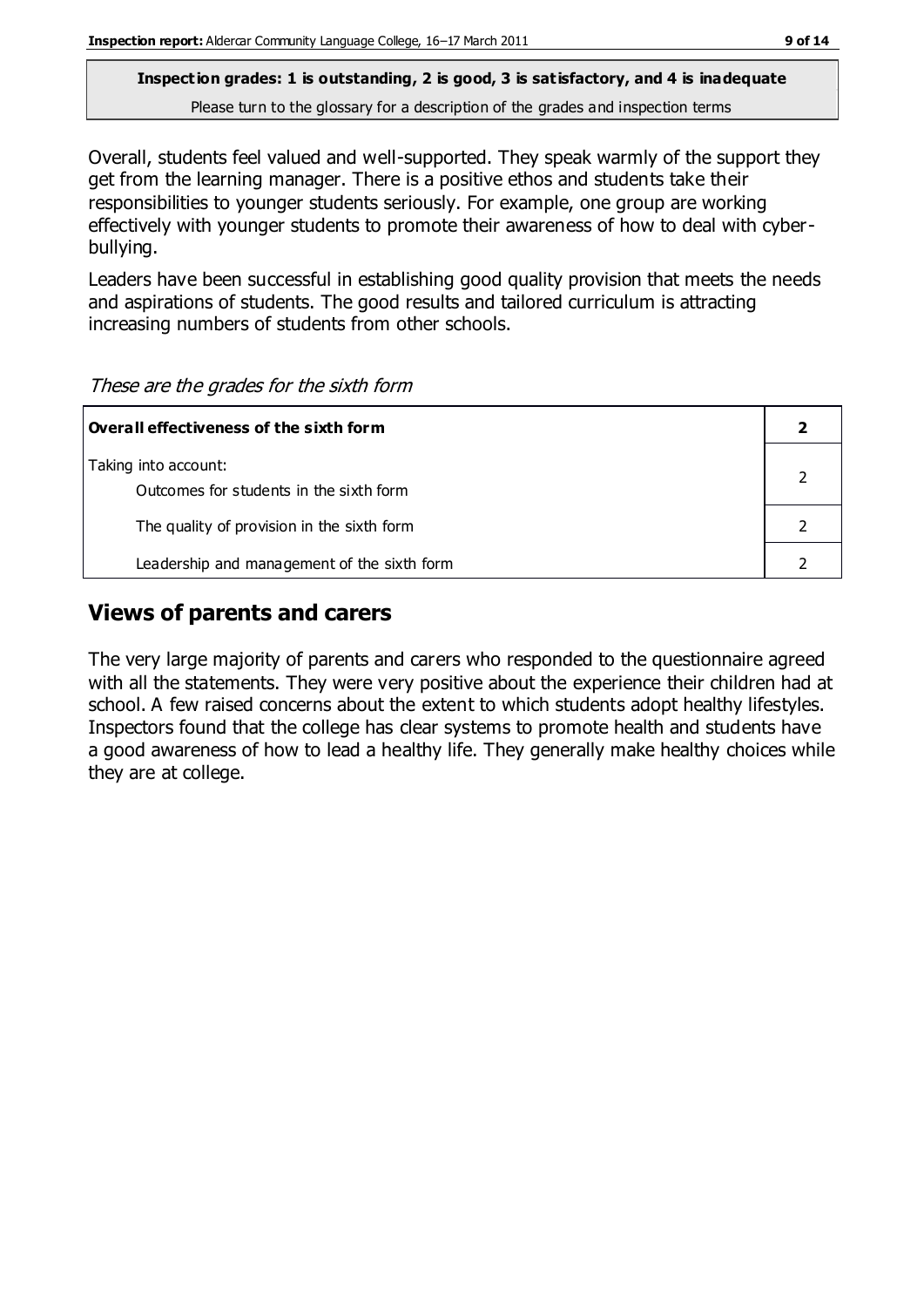#### **Responses from parents and carers to Ofsted's questionnaire**

Ofsted invited all the registered parents and carers of pupils registered at Aldercar Community Language College to complete a questionnaire about their views of the school.

In the questionnaire, parents and carers were asked to record how strongly they agreed with 13 statements about the school. The inspection team received 119 completed questionnaires by the end of the on-site inspection. In total, there are 892 pupils registered at the school.

| <b>Statements</b>                                                                                                                                                                                                                                       | <b>Strongly</b><br>Agree<br>agree |               |              | <b>Disagree</b> |                | <b>Strongly</b><br>disagree |                |                |
|---------------------------------------------------------------------------------------------------------------------------------------------------------------------------------------------------------------------------------------------------------|-----------------------------------|---------------|--------------|-----------------|----------------|-----------------------------|----------------|----------------|
|                                                                                                                                                                                                                                                         | <b>Total</b>                      | $\frac{0}{0}$ | <b>Total</b> | $\frac{0}{0}$   | <b>Total</b>   | $\frac{0}{0}$               | <b>Total</b>   | $\frac{0}{0}$  |
| My child enjoys school                                                                                                                                                                                                                                  | 40                                | 34            | 73           | 61              | 5              | $\overline{4}$              | $\mathbf 0$    | $\mathbf 0$    |
| The school keeps my child<br>safe                                                                                                                                                                                                                       | 43                                | 36            | 69           | 58              | 7              | 6                           | $\mathbf 0$    | $\mathbf 0$    |
| My school informs me about<br>my child's progress                                                                                                                                                                                                       | 47                                | 39            | 59           | 50              | 12             | 10                          | $\mathbf{1}$   | $\mathbf{1}$   |
| My child is making enough<br>progress at this school                                                                                                                                                                                                    | 49                                | 41            | 63           | 53              | 5              | 4                           | $\overline{2}$ | $\overline{2}$ |
| The teaching is good at this<br>school                                                                                                                                                                                                                  | 51                                | 43            | 59           | 50              | 4              | 3                           | $\overline{2}$ | $\overline{2}$ |
| The school helps me to<br>support my child's learning                                                                                                                                                                                                   | 41                                | 34            | 60           | 50              | 14             | 12                          | 3              | 3              |
| The school helps my child to<br>have a healthy lifestyle                                                                                                                                                                                                | 25                                | 21            | 79           | 66              | 12             | 10                          | $\mathbf{1}$   | $\mathbf{1}$   |
| The school makes sure that<br>my child is well prepared for<br>the future (for example<br>changing year group,<br>changing school, and for<br>children who are finishing<br>school, entering further or<br>higher education, or entering<br>employment) | 36                                | 30            | 69           | 58              | $\overline{4}$ | 3                           | $\overline{2}$ | $\overline{2}$ |
| The school meets my child's<br>particular needs                                                                                                                                                                                                         | 40                                | 34            | 70           | 59              | 5              | 4                           | $\overline{2}$ | $\overline{2}$ |
| The school deals effectively<br>with unacceptable behaviour                                                                                                                                                                                             | 39                                | 33            | 65           | 55              | 7              | 6                           | 5              | $\overline{4}$ |
| The school takes account of<br>my suggestions and concerns                                                                                                                                                                                              | 31                                | 26            | 69           | 58              | $11\,$         | 9                           | 3              | 3              |
| The school is led and<br>managed effectively                                                                                                                                                                                                            | 44                                | 37            | 67           | 56              | $\overline{2}$ | $\overline{2}$              | $\overline{2}$ | $\overline{2}$ |
| Overall, I am happy with my<br>child's experience at this<br>school                                                                                                                                                                                     | 54                                | 45            | 58           | 49              | $\overline{4}$ | 3                           | $\overline{2}$ | $\overline{2}$ |

The table above summarises the responses that parents and carers made to each statement. The percentages indicate the proportion of parents and carers giving that response out of the total number of completed questionnaires. Where one or more parents and carers chose not to answer a particular question, the percentages will not add up to 100%.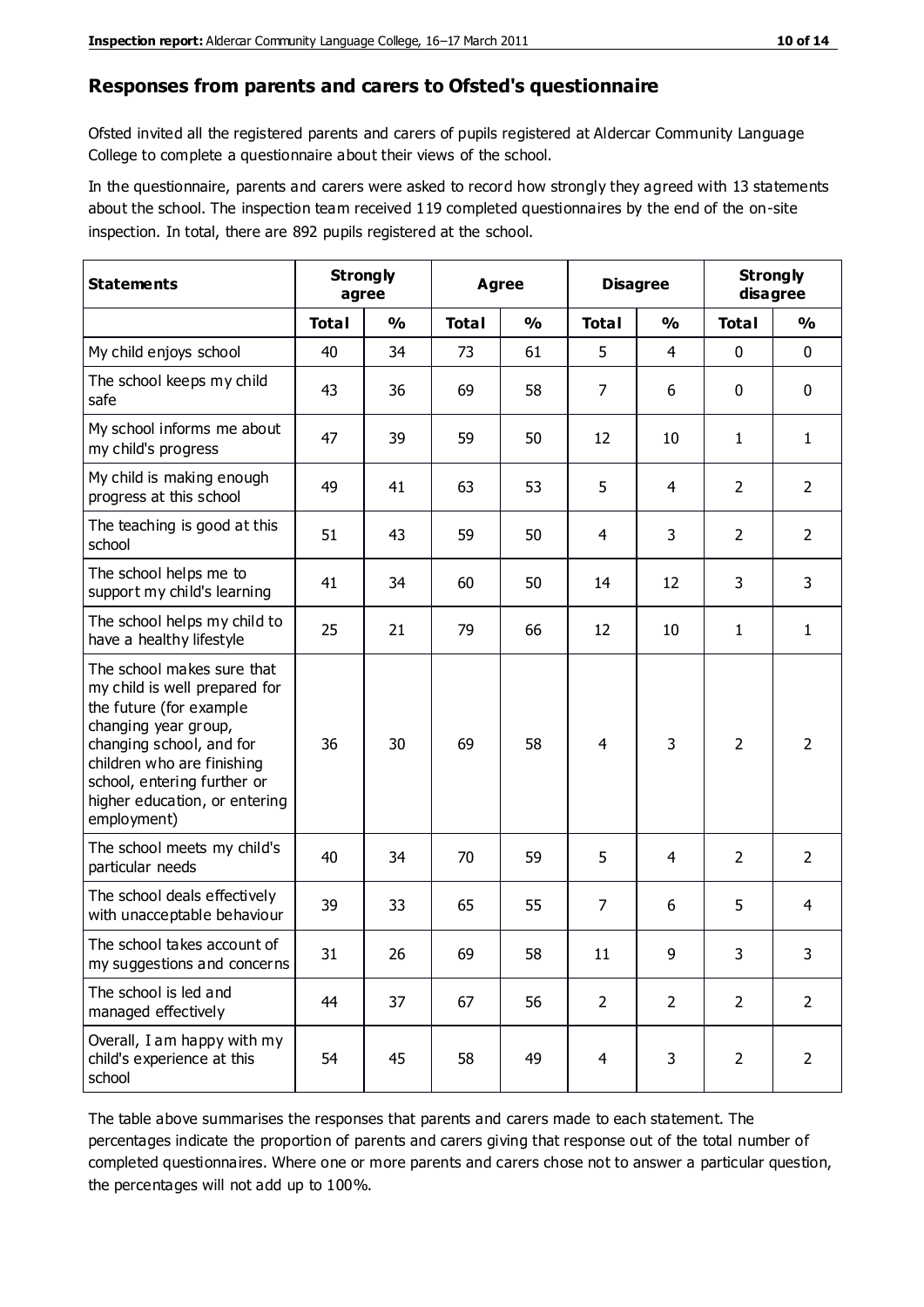### **Glossary**

| Grade   | <b>Judgement</b> | <b>Description</b>                                                                                                                                                                                                            |
|---------|------------------|-------------------------------------------------------------------------------------------------------------------------------------------------------------------------------------------------------------------------------|
| Grade 1 | Outstanding      | These features are highly effective. An outstanding school<br>provides exceptionally well for all its pupils' needs.                                                                                                          |
| Grade 2 | Good             | These are very positive features of a school. A school that<br>is good is serving its pupils well.                                                                                                                            |
| Grade 3 | Satisfactory     | These features are of reasonable quality. A satisfactory<br>school is providing adequately for its pupils.                                                                                                                    |
| Grade 4 | Inadequate       | These features are not of an acceptable standard. An<br>inadequate school needs to make significant improvement<br>in order to meet the needs of its pupils. Ofsted inspectors<br>will make further visits until it improves. |

### **What inspection judgements mean**

### **Overall effectiveness of schools**

|                       | Overall effectiveness judgement (percentage of schools) |      |                     |                   |
|-----------------------|---------------------------------------------------------|------|---------------------|-------------------|
| <b>Type of school</b> | <b>Outstanding</b>                                      | Good | <b>Satisfactory</b> | <b>Inadequate</b> |
| Nursery schools       | 59                                                      | 35   | 3                   | 3                 |
| Primary schools       | 9                                                       | 44   | 39                  | 7                 |
| Secondary schools     | 13                                                      | 36   | 41                  | 11                |
| Sixth forms           | 15                                                      | 39   | 43                  | 3                 |
| Special schools       | 35                                                      | 43   | 17                  | 5                 |
| Pupil referral units  | 21                                                      | 42   | 29                  | 9                 |
| All schools           | 13                                                      | 43   | 37                  | 8                 |

New school inspection arrangements were introduced on 1 September 2009. This means that inspectors now make some additional judgements that were not made previously.

The data in the table above are for the period 1 September 2009 to 31 August 2010 and are consistent with the latest published official statistics about maintained school inspection outcomes (see **[www.ofsted.gov.uk](http://www.ofsted.gov.uk/)**).

The sample of schools inspected during 2009/10 was not representative of all schools nationally, as weaker schools are inspected more frequently than good or outstanding schools.

Percentages are rounded and do not always add exactly to 100.

Sixth form figures reflect the judgements made for the overall effectiveness of the sixth form in secondary schools, special schools and pupil referral units.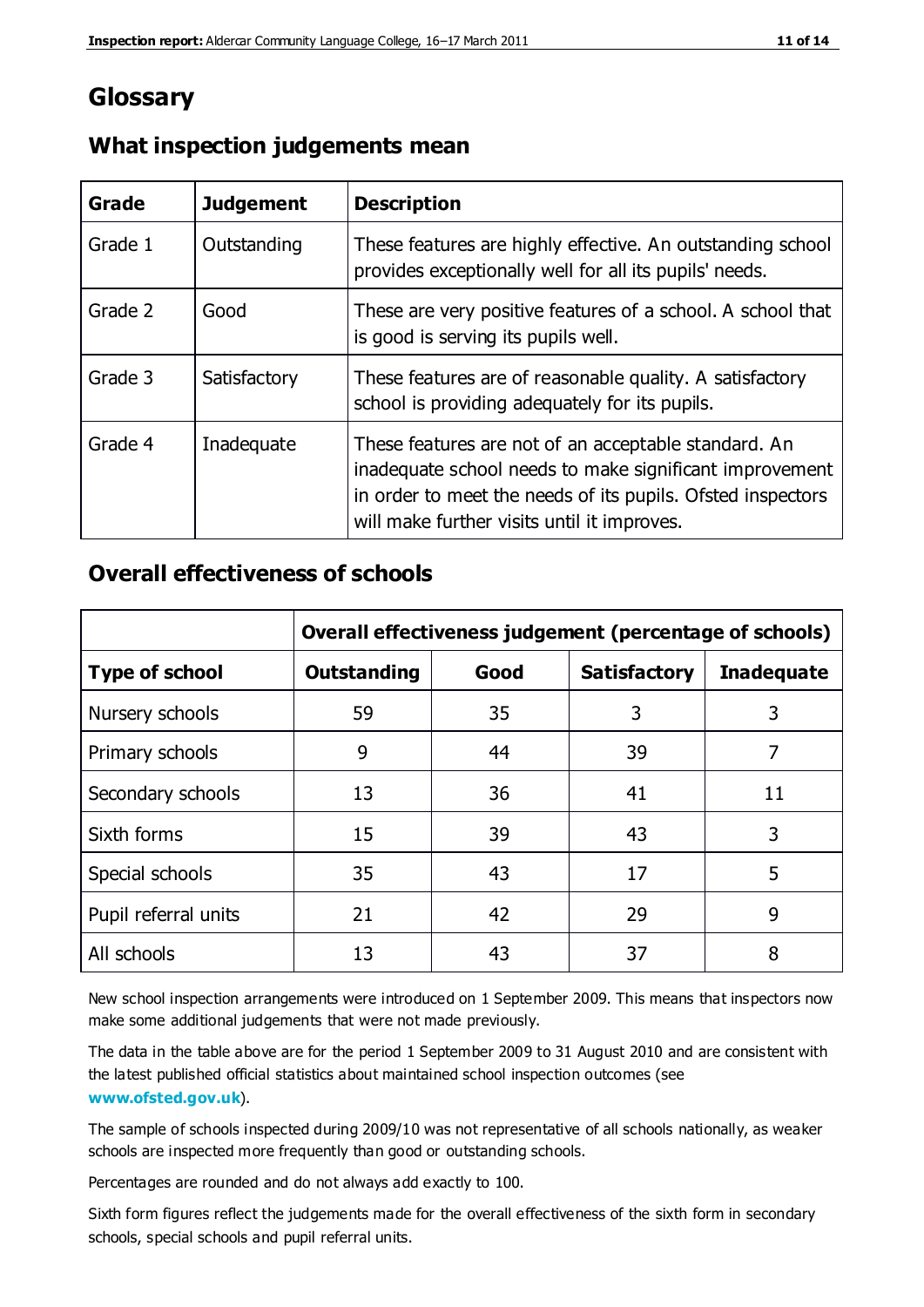## **Common terminology used by inspectors**

| Achievement:               | the progress and success of a pupil in their learning,<br>development or training.                                                                                                                                                          |
|----------------------------|---------------------------------------------------------------------------------------------------------------------------------------------------------------------------------------------------------------------------------------------|
| Attainment:                | the standard of the pupils' work shown by test and<br>examination results and in lessons.                                                                                                                                                   |
| Capacity to improve:       | the proven ability of the school to continue<br>improving. Inspectors base this judgement on what<br>the school has accomplished so far and on the quality<br>of its systems to maintain improvement.                                       |
| Leadership and management: | the contribution of all the staff with responsibilities,<br>not just the headteacher, to identifying priorities,<br>directing and motivating staff and running the school.                                                                  |
| Learning:                  | how well pupils acquire knowledge, develop their<br>understanding, learn and practise skills and are<br>developing their competence as learners.                                                                                            |
| Overall effectiveness:     | inspectors form a judgement on a school's overall<br>effectiveness based on the findings from their<br>inspection of the school. The following judgements,<br>in particular, influence what the overall effectiveness<br>judgement will be. |
|                            | The school's capacity for sustained<br>improvement.                                                                                                                                                                                         |
|                            | Outcomes for individuals and groups of pupils.                                                                                                                                                                                              |
|                            | The quality of teaching.                                                                                                                                                                                                                    |
|                            | The extent to which the curriculum meets<br>pupils' needs, including, where relevant,<br>through partnerships.                                                                                                                              |
|                            | The effectiveness of care, guidance and<br>support.                                                                                                                                                                                         |
| Progress:                  | the rate at which pupils are learning in lessons and<br>over longer periods of time. It is often measured by<br>comparing the pupils' attainment at the end of a key                                                                        |

stage with their attainment when they started.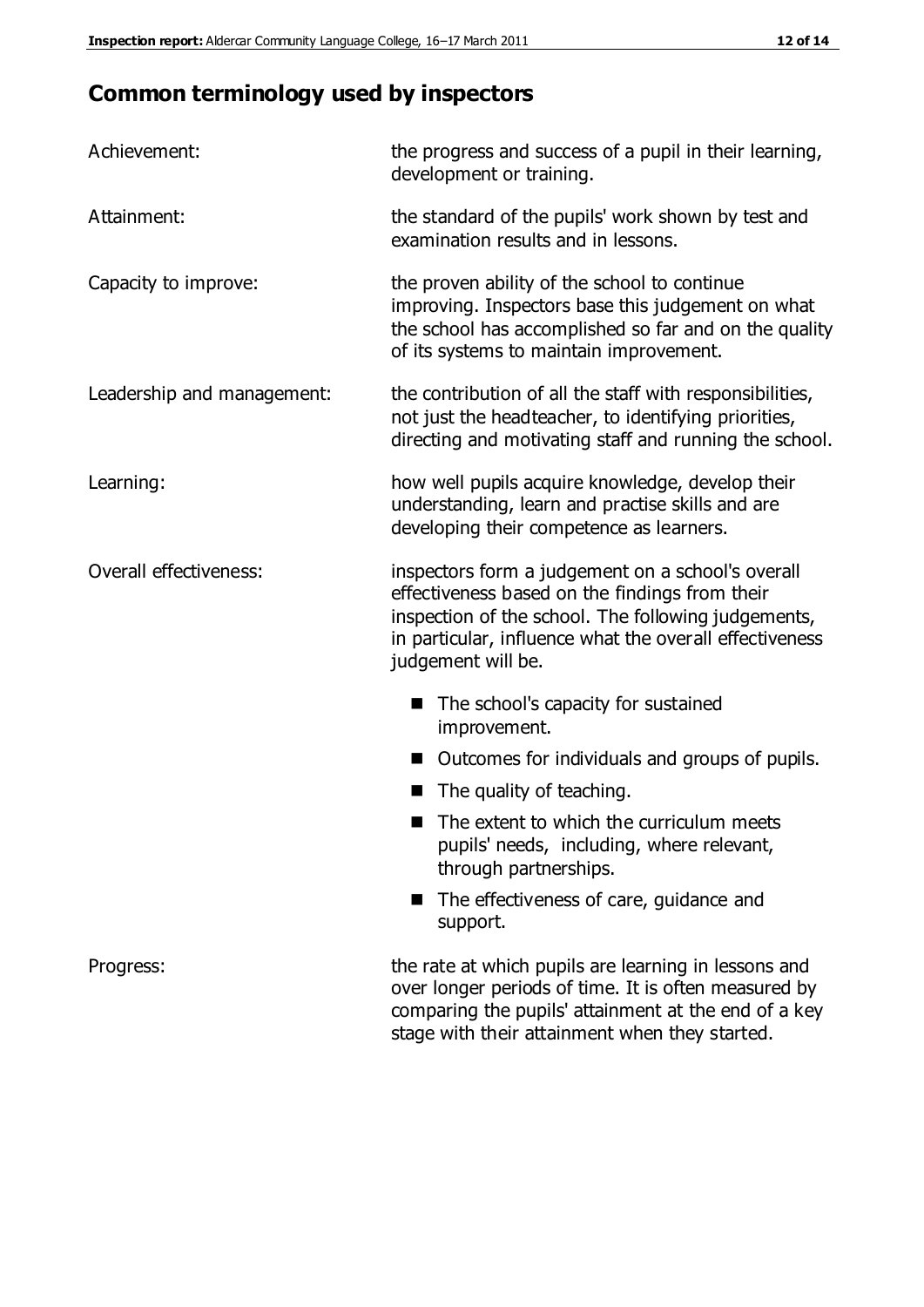#### **This letter is provided for the school, parents and carers to share with their children. It describes Ofsted's main findings from the inspection of their school.**

18 March 2011

#### Dear Students

#### **Inspection of Aldercar Community Language College, Nottingham, NG16 4HL**

Thank you for the warm welcome you gave us when we inspected your school recently. We found it very helpful to talk to you, look at your work and visit your lessons. There are some things that the college does very well.

You make excellent contributions to the college and local community. The college helps you to have an excellent understanding of being a good citizen.

You all make satisfactory progress in lessons and sometimes you make good progress, especially in specialist subjects.

The college's specialisms are providing you with lots of opportunities and helping to make the choice of courses at Key Stage 4 and in the sixth form exciting.

You behave well and the college helps you to adopt healthy lifestyles.

The sixth form is good.

Senior leaders and all the staff want the college to be even better so we have asked them to do the following things.

Make sure your progress is consistently good in all subjects by making sure all teachers develop good questioning skills. They should also make sure teachers use your assessment data to plan work that is exactly right for each one of you.

Make sure all leaders check the quality of the college accurately. They could do this by using your assessment information to look at how different groups in Key Stage 3 are making progress. This is already done well for students in Key Stage 4. This will help you all to make good progress throughout your time at the college.

You can play your part in improving the college by continuing to work hard and behave well.

Yours sincerely

Joan Hewitt

Her Majesty's Inspector